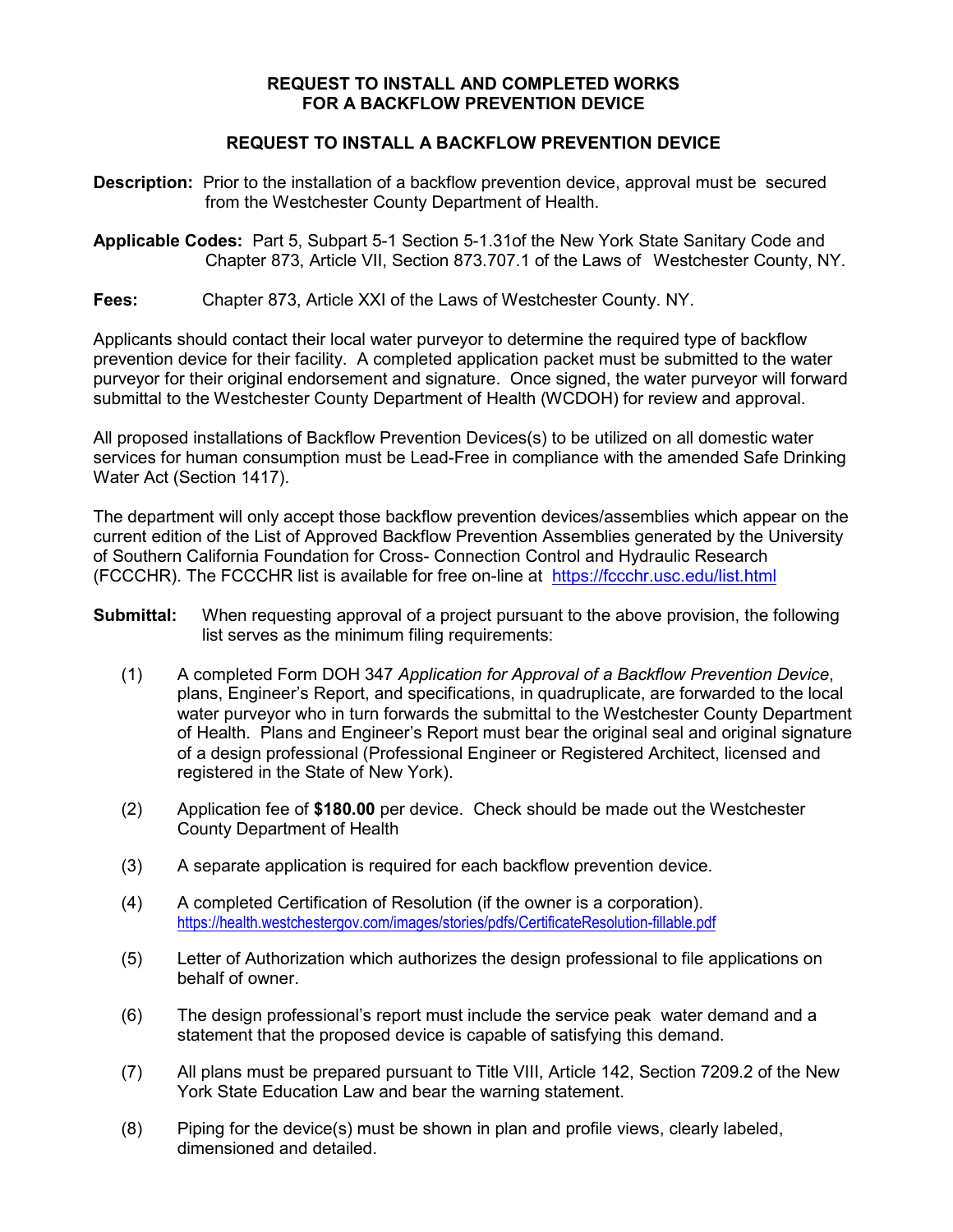- (9) Bypass piping without cross-connection protection is prohibited. If a bypass is necessary, a backflow prevention device must be installed on such.
- (10) The backflow preventer must be installed a minimum of thirty inches (30") above the floor level or eighteen inches (18") from the floor to the bottom of discharge port (whichever is greater). Devices must be installed so that there is access for servicing and testing. Any devices installed at greater than 5'-0" off the floor must include an OSHA approved safety platform for test procedures, and this must be noted on the drawings. A device cannot be installed closer than twenty-four inches (24") from a ceiling or any vertical obstruction(s).
- (11) A minimum of twelve inches (12") of clear space shall be maintained above the shut off valve.
- (12) A minimum of thirty inches (30") is required in front of the backflow preventer. A minimum of eight inches (8") is required behind the backflow preventer. Devices in parallel must be thirty inches (30") apart.
- (13) Vertical installation of backflow preventers will be accepted if the device is approved by the State for that type of configuration. The flow direction must be denoted on the plans.
- (14) Reduced Pressure Zone (RPZ) Devices must be installed with an air gap. The air gap shall be twice (2x) the diameter of the discharge (relief valve) port. The air gap and discharge port size must be clearly noted on the drawings. All waste discharges must drain in general to a sanitary sewer or disposed of in an approved manner, which will be reviewed on a case-by-case basis. When the discharge pipe is to be connected directly to a sanitary sewer line, a P-Trap and Backwater Check Valve must be provided.
- (15) RPZ discharge piping and receptacles must meet the sizing criteria as delineated in the<br>supplement to the 1981 CROSS CONNECTION Control Manual for catastrophic failure supplement to the 1981 CROSS-CONNECTION Control Manual for catastrophic failure. If this is not possible, then a discharge sensor, alarm, and automatic shutoff valve may be considered as a special circumstance by the Department of Health. All special circumstances are reviewed on a case-by-case basis.
- (16) Adequate provisions must be made for heat and light and such shall be clearly noted on the plans.
- (17) Valves must be situated on both sides of the backflow prevention device. A strainer must be placed on the feed side of all devices other than fire services utilizing Double Check Valves (DCV). These items must be clearly noted on the plans.
- (18) Site plan showing building address, building locations, cross streets, northern direction, water service and water main size and location, and device location within the premises is required.
- (19) If a building or facility has more than one backflow preventer, they may all be included on one plan, provided they are clearly located and identified. If they are all of the same make, model, and size, one typical detail may suffice, otherwise a separate detail for each shall be provided.